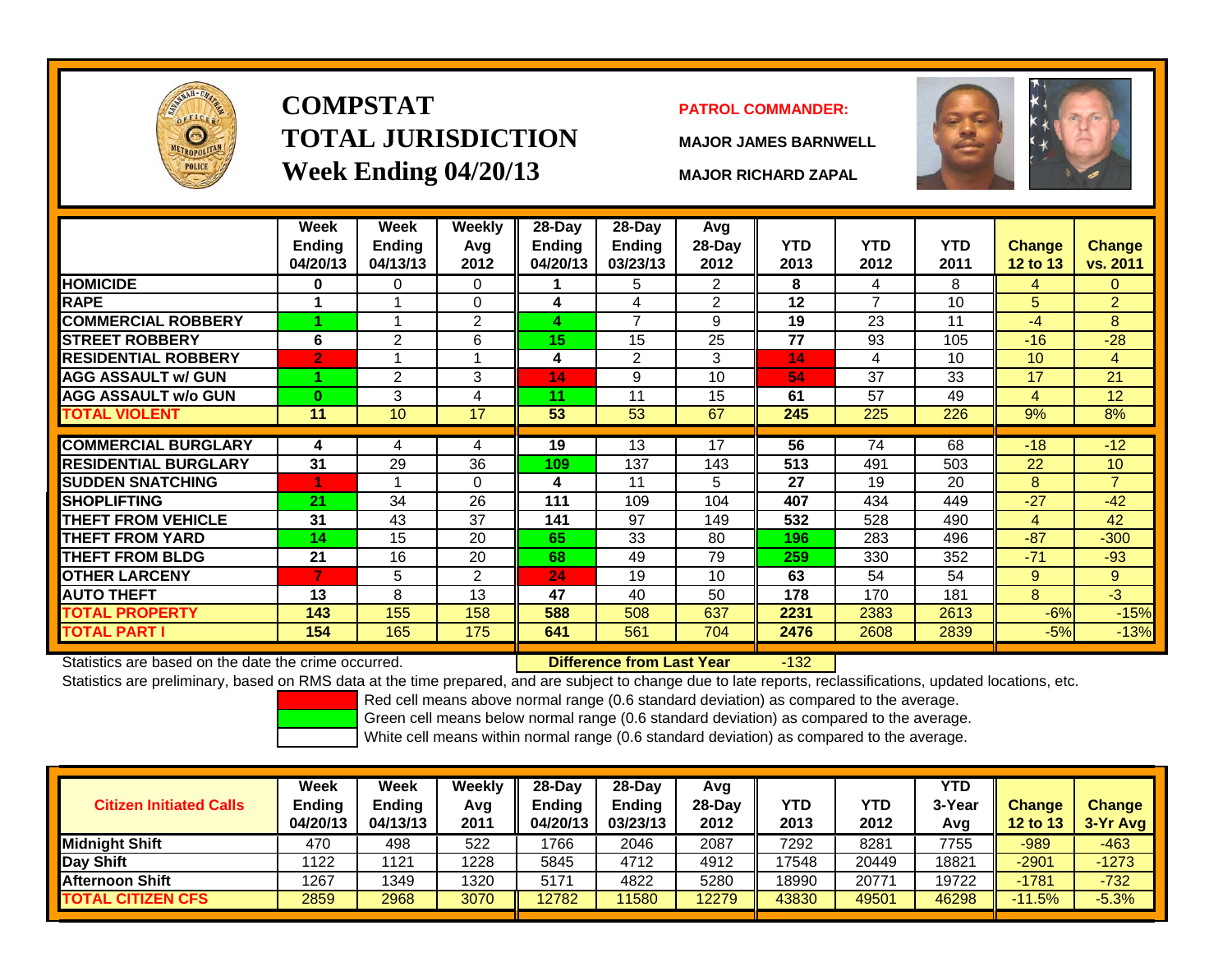

**COMPSTATWEST CHATHAM PRECINCTWeek Ending 04/20/13**

**PRECINCT COMMANDER:**

**CAPT. PHILIP REILLEY**



|                             | Week           | Week          | <b>Weekly</b>  | 28-Day        | 28-Day         | Avg            |            |            |                |                |                |
|-----------------------------|----------------|---------------|----------------|---------------|----------------|----------------|------------|------------|----------------|----------------|----------------|
|                             | <b>Ending</b>  | <b>Ending</b> | Avg            | <b>Ending</b> | Ending         | $28-Day$       | <b>YTD</b> | <b>YTD</b> | <b>YTD</b>     | Change         | Change         |
|                             | 04/20/13       | 04/13/13      | 2012           | 04/20/13      | 03/23/13       | 2012           | 2013       | 2012       | 2011           | 12 to 13       | vs. 2011       |
| <b>HOMICIDE</b>             | 0              | 0             | $\Omega$       | 0             |                | 0              |            | $\Omega$   | $\overline{2}$ |                | $-1$           |
| <b>RAPE</b>                 | 4              | 0             | 0              |               | $\overline{2}$ |                | 3          | 3          |                | $\Omega$       | $\overline{2}$ |
| <b>COMMERCIAL ROBBERY</b>   | $\bf{0}$       | 0             | $\mathbf 0$    | $\bf{0}$      | 3              | 2              | 4          | 4          |                | $\Omega$       | 3              |
| <b>STREET ROBBERY</b>       | 1              | $\Omega$      | 1              |               | 2              | 3              | 13         | 15         | 10             | $-2$           | 3              |
| <b>RESIDENTIAL ROBBERY</b>  | 4              | $\Omega$      | $\Omega$       |               |                | $\Omega$       | 3          | $\Omega$   | 2              | 3              | 1              |
| <b>AGG ASSAULT w/ GUN</b>   | 0              | $\Omega$      | $\Omega$       | $\mathbf{2}$  |                |                | 6          | 5          | 9              | $\overline{A}$ | $-3$           |
| <b>AGG ASSAULT w/o GUN</b>  | $\bf{0}$       |               | 1              | 3             | $\mathfrak{p}$ | $\overline{2}$ | 8          | 10         | 15             | $-2$           | $-7$           |
| <b>TOTAL VIOLENT</b>        | 3              | 1             | $\overline{2}$ | 8             | 12             | 9              | 38         | 37         | 40             | 3%             | $-5%$          |
|                             |                |               |                |               |                |                |            |            |                |                |                |
| <b>COMMERCIAL BURGLARY</b>  | $\bf{0}$       | $\Omega$      |                | 3             | 3              | 3              | 11         | 6          | 9              | 5              | $\overline{2}$ |
| <b>RESIDENTIAL BURGLARY</b> | $\overline{7}$ | 4             | 6              | 21            | 28             | 23             | 102        | 63         | 70             | 39             | 32             |
| <b>SUDDEN SNATCHING</b>     | $\bf{0}$       | $\Omega$      | $\Omega$       | $\bf{0}$      | $\Omega$       |                | $\bf{0}$   |            | 3              | $-1$           | $-3$           |
| <b>SHOPLIFTING</b>          | 3              | 5             | 2              | 17            | 14             | 10             | 54         | 47         | 43             | $\overline{7}$ | 11             |
| <b>THEFT FROM VEHICLE</b>   | $\overline{2}$ | 3             | 5              | 15            | 21             | 22             | 78         | 72         | 85             | 6              | $-7$           |
| <b>THEFT FROM YARD</b>      |                | 2             | 3              | 7             | 5              | 13             | 26         | 58         | 85             | $-32$          | $-59$          |
| <b>THEFT FROM BLDG</b>      | 3              | 4             | 3              | 12            | 5              | 12             | 38         | 56         | 59             | $-18$          | $-21$          |
| <b>OTHER LARCENY</b>        | 1              | $\Omega$      | 0              | 4             | 2              | 2              | 6          | 9          | 12             | $-3$           | $-6$           |
| <b>AUTO THEFT</b>           | 4              | 4             | $\overline{2}$ | 8             | $\overline{ }$ | $\overline{ }$ | 27         | 24         | 49             | 3              | $-22$          |
| <b>TOTAL PROPERTY</b>       | 21             | 19            | 23             | 87            | 85             | 91             | 342        | 336        | 415            | 2%             | $-18%$         |
| <b>TOTAL PART I</b>         | 24             | 20            | 25             | 95            | 97             | 101            | 380        | 373        | 455            | 2%             | $-16%$         |

Statistics are based on the date the crime occurred.

## **Difference from Last Year**

Statistics are preliminary, based on RMS data at the time prepared, and are subject to change due to late reports, reclassifications, updated locations, etc.

Red cell means above normal range (0.6 standard deviation) as compared to the average.

Green cell means below normal range (0.6 standard deviation) as compared to the average.

| <b>Citizen Initiated Calls</b> | Week<br><b>Ending</b><br>04/20/13 | <b>Week</b><br><b>Ending</b><br>04/13/13 | <b>Weekly</b><br>Avg<br>2011 | 28-Day<br><b>Ending</b><br>04/20/13 | 28-Dav<br><b>Ending</b><br>03/23/13 | Avg<br>28-Day<br>2012 | YTD<br>2013 | YTD<br>2012 | YTD<br>3-Year<br>Avg | <b>Change</b><br>12 to 13 | <b>Change</b><br>3-Yr Avg |
|--------------------------------|-----------------------------------|------------------------------------------|------------------------------|-------------------------------------|-------------------------------------|-----------------------|-------------|-------------|----------------------|---------------------------|---------------------------|
| <b>Midnight Shift</b>          | 94                                | 96                                       | 100                          | 357                                 | 410                                 | 401                   | 1445        | 1586        | 1503                 | $-141$                    | $-58$                     |
| Day Shift                      | 213                               | 220                                      | 248                          | 2315                                | 1001                                | 993                   | 3629        | 4035        | 3830                 | $-406$                    | $-201$                    |
| <b>Afternoon Shift</b>         | 270                               | 245                                      | 271                          | 1039                                | 981                                 | 1086                  | 3918        | 4110        | 4007                 | $-192$                    | $-89$                     |
| <b>TOTAL CITIZEN CFS</b>       | 577                               | 577                                      | 620                          | 3711                                | 2392                                | 2479                  | 8992        | 9731        | 9340                 | $-7.6%$                   | $-3.7%$                   |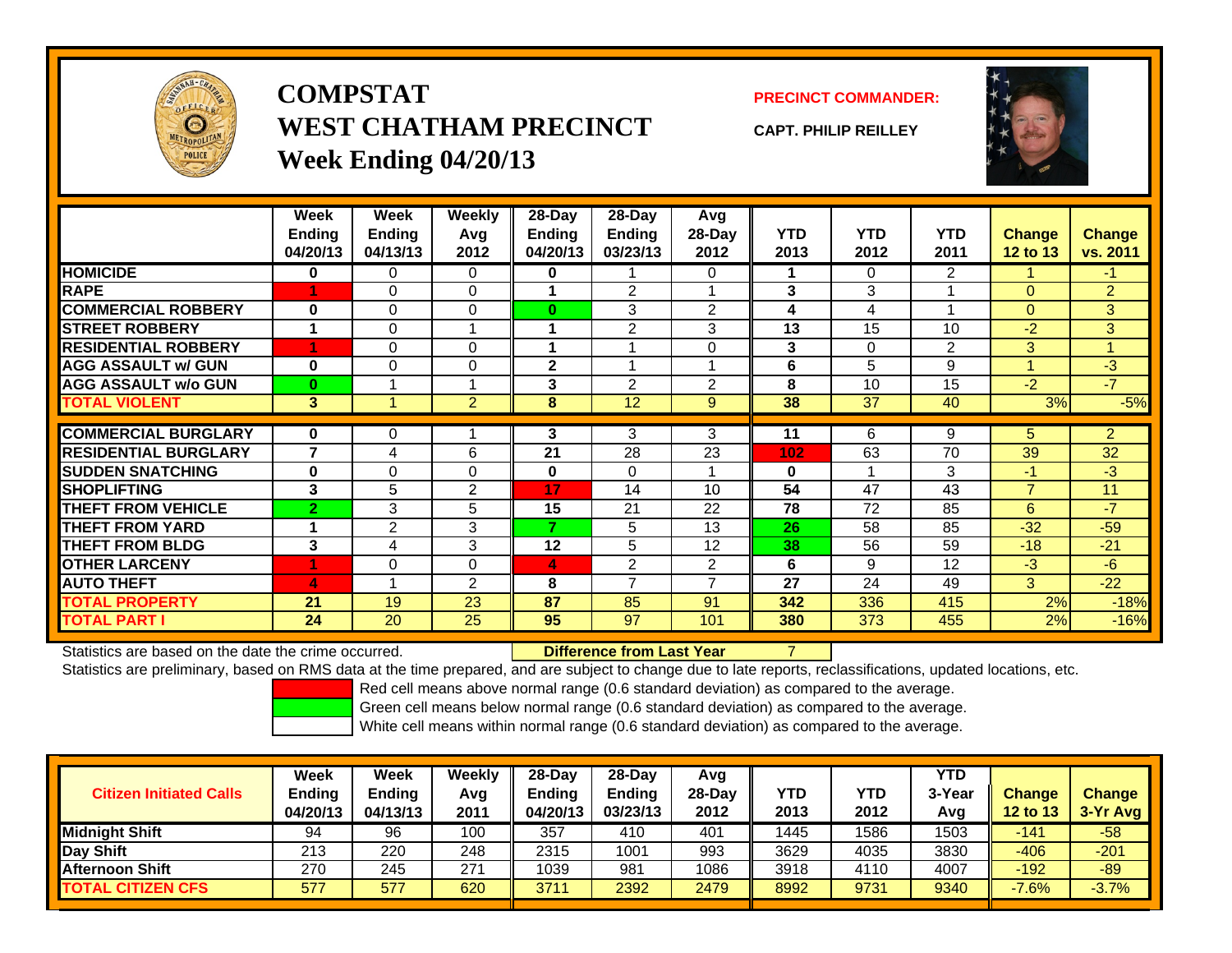

# **COMPSTATDOWNTOWN PRECINCTWeek Ending 04/20/13**

### **PRECINCT COMMANDER:**

**CAPT. MIKE WILKINS**



|                             | Week           | Week     | <b>Weekly</b>  | $28-Day$       | $28$ -Day      | Avg      |              |                |                |                 |                |
|-----------------------------|----------------|----------|----------------|----------------|----------------|----------|--------------|----------------|----------------|-----------------|----------------|
|                             | <b>Ending</b>  | Ending   | Avg            | <b>Ending</b>  | <b>Ending</b>  | 28-Day   | <b>YTD</b>   | <b>YTD</b>     | <b>YTD</b>     | <b>Change</b>   | Change         |
|                             | 04/20/13       | 04/13/13 | 2012           | 04/20/13       | 03/23/13       | 2012     | 2013         | 2012           | 2011           | <b>12 to 13</b> | vs. 2011       |
| <b>HOMICIDE</b>             | $\bf{0}$       | 0        | $\Omega$       | 0              | 2.             |          | $\mathbf{2}$ | $\Omega$       | $\overline{2}$ | $\overline{2}$  | $\Omega$       |
| <b>RAPE</b>                 | 0              | 0        | $\mathbf 0$    |                | $\overline{2}$ | $\Omega$ | 4            | $\overline{2}$ | 3              | $\overline{2}$  |                |
| <b>COMMERCIAL ROBBERY</b>   | $\bf{0}$       | 0        | $\Omega$       | $\bf{0}$       |                |          | $\mathbf{2}$ | 3              | 0              | $-1$            | $\overline{2}$ |
| <b>STREET ROBBERY</b>       | 3              |          | $\overline{2}$ | 7              | 4              | 8        | 26           | 30             | 25             | -4              |                |
| <b>RESIDENTIAL ROBBERY</b>  | и              | и        | $\Omega$       | $\overline{2}$ | 0              |          | 4            | 1              | 2              | $\overline{3}$  | $\overline{2}$ |
| <b>AGG ASSAULT w/ GUN</b>   | 1              |          |                |                |                | 2        | 13           | 8              | 6              | 5               | $\overline{7}$ |
| <b>AGG ASSAULT w/o GUN</b>  | $\bf{0}$       |          |                |                | $\overline{2}$ | 5        | 14           | 15             | 8              | $-1$            | 6              |
| <b>TOTAL VIOLENT</b>        | 5              | 4        | 4              | 18             | 12             | 17       | 65           | 59             | 46             | 10%             | 41%            |
| <b>COMMERCIAL BURGLARY</b>  |                |          |                | $\mathbf{2}$   |                | 2        | 4            | 12             | 10             | -8              | $-6$           |
| <b>RESIDENTIAL BURGLARY</b> | 1              | 4        | 3              | 10             | 9              | 12       | 42           | 52             | 48             | $-10$           | $-6$           |
| <b>SUDDEN SNATCHING</b>     | $\bf{0}$       |          | $\Omega$       | 3              | 7              | 2        | 16           | 9              | 5              | $\overline{7}$  | 11             |
| <b>SHOPLIFTING</b>          | 4              |          | 3              | 10             | 10             | 11       | 42           | 49             | 40             | $-7$            | $\overline{2}$ |
| <b>THEFT FROM VEHICLE</b>   | 10             | 15       | $\overline{7}$ | 40             | 22             | 29       | 107          | 132            | 80             | $-25$           | 27             |
| <b>THEFT FROM YARD</b>      | $\overline{2}$ | 5        | 5              | 15             | 14             | 19       | 61           | 52             | 125            | 9               | $-64$          |
| <b>THEFT FROM BLDG</b>      | $\overline{2}$ |          | 5              | 10             | 11             | 18       | 51           | 74             | 74             | $-23$           | $-23$          |
| <b>OTHER LARCENY</b>        | $\overline{2}$ |          |                | 5              | 4              | 2        | 11           | 14             | 19             | -3              | -8             |
| <b>AUTO THEFT</b>           | $\mathbf{2}$   |          | $\overline{2}$ | 9              | 9              | 8        | 36           | 33             | 22             | 3               | 14             |
| <b>TOTAL PROPERTY</b>       | 24             | 30       | 25             | 104            | 87             | 104      | 370          | 427            | 423            | $-13%$          | $-13%$         |
| <b>TOTAL PART I</b>         | 29             | 34       | 30             | 122            | 99             | 121      | 435          | 486            | 469            | $-10%$          | $-7%$          |

Statistics are based on the date the crime occurred. **Difference from Last Year** 

r - 51

Statistics are preliminary, based on RMS data at the time prepared, and are subject to change due to late reports, reclassifications, updated locations, etc.

Red cell means above normal range (0.6 standard deviation) as compared to the average.

Green cell means below normal range (0.6 standard deviation) as compared to the average.

| <b>Citizen Initiated Calls</b> | Week<br><b>Ending</b><br>04/20/13 | Week<br><b>Ending</b><br>04/13/13 | Weekly<br>Avg<br>2011 | $28-Day$<br>Ending<br>04/20/13 | $28-Day$<br><b>Ending</b><br>03/23/13 | Avg<br>28-Dav<br>2012 | YTD<br>2013 | <b>YTD</b><br>2012 | <b>YTD</b><br>3-Year<br>Avg | <b>Change</b><br>12 to 13 | <b>Change</b><br>3-Yr Avg |
|--------------------------------|-----------------------------------|-----------------------------------|-----------------------|--------------------------------|---------------------------------------|-----------------------|-------------|--------------------|-----------------------------|---------------------------|---------------------------|
| <b>Midnight Shift</b>          | 117                               | 14                                | 120                   | 400                            | 510                                   | 480                   | 1707        | 1956               | 1813                        | $-249$                    | $-106$                    |
| Day Shift                      | 214                               | 197                               | 210                   | 788                            | 910                                   | 838                   | 3146        | 3617               | 3294                        | $-471$                    | $-148$                    |
| <b>Afternoon Shift</b>         | 233                               | 234                               | 222                   | 937                            | 981                                   | 889                   | 3426        | 3577               | 3430                        | $-151$                    | -4                        |
| <b>TOTAL CITIZEN CFS</b>       | 564                               | 545                               | 552                   | 2125                           | 2401                                  | 2207                  | 8279        | 9150               | 8537                        | $-9.5%$                   | $-3.0\%$                  |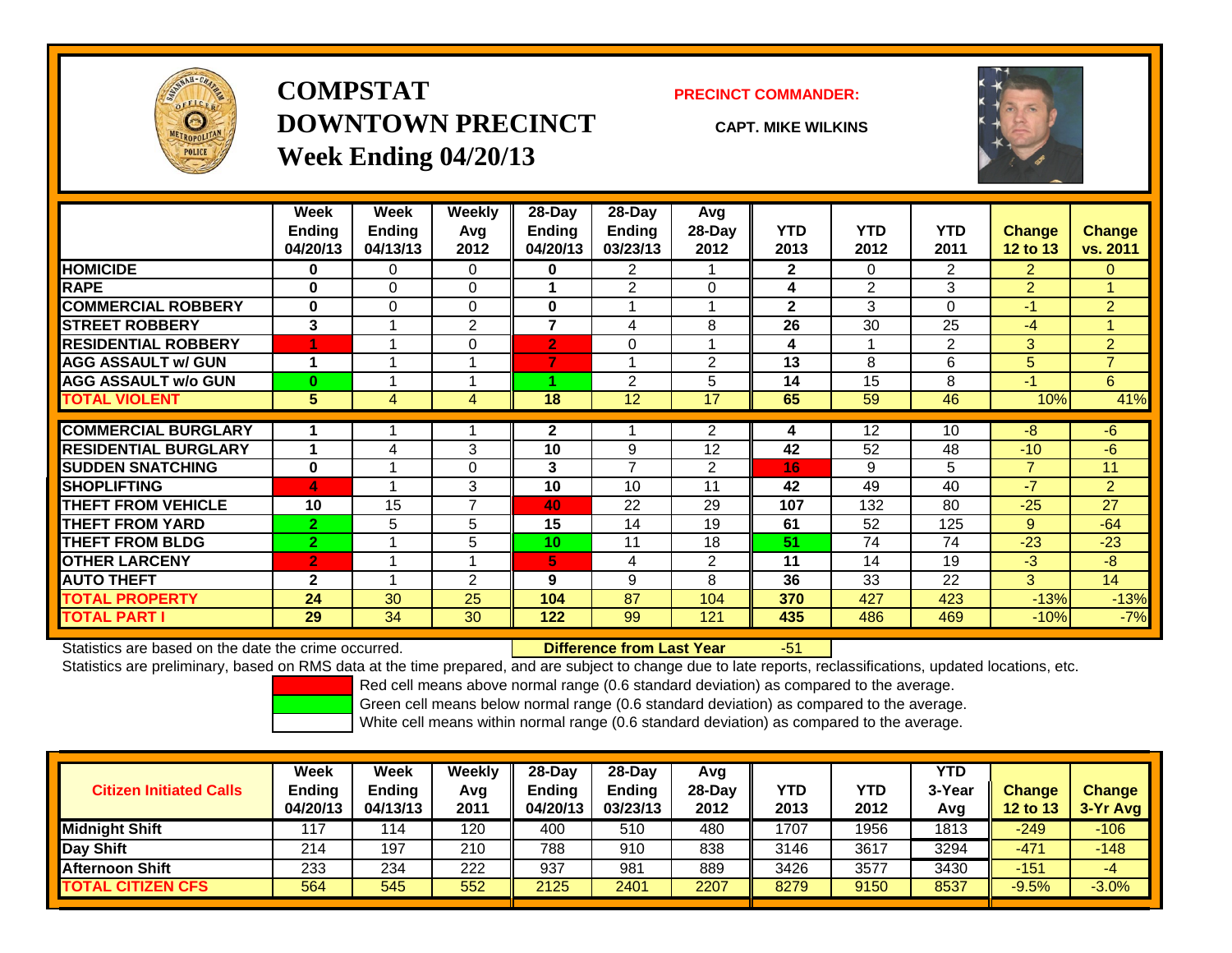

# **COMPSTATCENTRAL PRECINCT CAPT. DEVONN ADAMSWeek Ending 04/20/13**

**PRECINCT COMMANDER:**



|                             | Week<br><b>Ending</b><br>04/20/13 | Week<br><b>Ending</b><br>04/13/13 | <b>Weekly</b><br>Avq<br>2012 | 28-Day<br>Ending<br>04/20/13 | 28-Day<br><b>Ending</b><br>03/23/13 | Avg<br>$28-Day$<br>2012 | <b>YTD</b><br>2013 | <b>YTD</b><br>2012 | <b>YTD</b><br>2011 | <b>Change</b><br><b>12 to 13</b> | <b>Change</b><br>vs. 2011 |
|-----------------------------|-----------------------------------|-----------------------------------|------------------------------|------------------------------|-------------------------------------|-------------------------|--------------------|--------------------|--------------------|----------------------------------|---------------------------|
| <b>HOMICIDE</b>             | 0                                 | 0                                 | $\Omega$                     |                              | 0                                   |                         |                    | 3                  | 0                  | $-2$                             |                           |
| <b>RAPE</b>                 | $\bf{0}$                          | $\Omega$                          | $\Omega$                     | 0                            | 0                                   | 0                       |                    | $\Omega$           | $\overline{2}$     |                                  | $-1$                      |
| <b>COMMERCIAL ROBBERY</b>   | $\bf{0}$                          |                                   | $\Omega$                     | $\overline{2}$               | 0                                   | $\overline{2}$          | 4                  | 4                  | $\overline{2}$     | $\Omega$                         | $\overline{2}$            |
| <b>STREET ROBBERY</b>       | $\mathbf{2}$                      |                                   | 2                            | 6                            | 5                                   | $\overline{ }$          | 22                 | 24                 | 39                 | $-2$                             | $-17$                     |
| <b>RESIDENTIAL ROBBERY</b>  | $\bf{0}$                          | $\Omega$                          | $\Omega$                     |                              |                                     | $\Omega$                | 3                  |                    | 1                  | $\overline{2}$                   | $\overline{2}$            |
| <b>AGG ASSAULT w/ GUN</b>   | $\bf{0}$                          | 1                                 |                              | 3                            | 4                                   | 4                       | 16                 | 11                 | 13                 | 5                                | 3                         |
| <b>AGG ASSAULT w/o GUN</b>  | $\bf{0}$                          | $\Omega$                          |                              |                              | $\overline{2}$                      | 3                       | 16                 | 12                 | 11                 | 4                                | 5                         |
| <b>TOTAL VIOLENT</b>        | $\overline{2}$                    | 3                                 | 4                            | 14                           | 12                                  | 16                      | 63                 | 55                 | 68                 | 15%                              | $-7%$                     |
| <b>COMMERCIAL BURGLARY</b>  |                                   |                                   |                              |                              |                                     |                         |                    |                    |                    |                                  |                           |
|                             | 3                                 |                                   |                              | 9                            | 4                                   | 4                       | 19                 | 14                 | 32                 | 5                                | $-13$                     |
| <b>RESIDENTIAL BURGLARY</b> | 10                                | 6                                 | 10                           | 29                           | 35                                  | 39                      | 131                | 144                | 141                | $-13$                            | $-10$                     |
| <b>SUDDEN SNATCHING</b>     | $\bf{0}$                          | $\Omega$                          | $\Omega$                     | 0                            |                                     |                         | 4                  | 3                  | 8                  |                                  | $-4$                      |
| <b>SHOPLIFTING</b>          |                                   | 0                                 |                              | $\overline{9}$               | 9                                   | 4                       | 34                 | 9                  | 25                 | 25                               | 9                         |
| <b>THEFT FROM VEHICLE</b>   | 11                                | 14                                | 9                            | 34                           | 18                                  | 35                      | 108                | 136                | 119                | $-28$                            | $-11$                     |
| <b>THEFT FROM YARD</b>      | 6                                 | 4                                 | 5                            | 23                           | 5                                   | 20                      | 49                 | 65                 | 134                | $-16$                            | $-85$                     |
| <b>THEFT FROM BLDG</b>      | 4                                 | 4                                 | 3                            | 14                           | 5                                   | 12                      | 51                 | 60                 | 82                 | $-9$                             | $-31$                     |
| <b>OTHER LARCENY</b>        | 0                                 |                                   | 0                            | $\mathbf{2}$                 | 4                                   |                         | 10                 | $\overline{7}$     | 11                 | 3                                | $-1$                      |
| <b>AUTO THEFT</b>           | 5                                 | 4                                 | 3                            | 14                           | 9                                   | 12                      | 45                 | 44                 | 48                 |                                  | $-3$                      |
| <b>TOTAL PROPERTY</b>       | 40                                | 34                                | 32                           | 134                          | 90                                  | 128                     | 451                | 482                | 600                | $-6%$                            | $-25%$                    |
| <b>TOTAL PART I</b>         | 42                                | 37                                | 36                           | 148                          | 102                                 | 145                     | 514                | 537                | 668                | $-4%$                            | $-23%$                    |

Statistics are based on the date the crime occurred. **Difference from Last Year** 

-23

Statistics are preliminary, based on RMS data at the time prepared, and are subject to change due to late reports, reclassifications, updated locations, etc.

Red cell means above normal range (0.6 standard deviation) as compared to the average.

Green cell means below normal range (0.6 standard deviation) as compared to the average.

|                                | Week                      | Week               | Weekly      | $28-Dav$                  | 28-Day                    | Avg              |                    |                    | <b>YTD</b>    |                                  |                             |
|--------------------------------|---------------------------|--------------------|-------------|---------------------------|---------------------------|------------------|--------------------|--------------------|---------------|----------------------------------|-----------------------------|
| <b>Citizen Initiated Calls</b> | <b>Ending</b><br>04/20/13 | Ending<br>04/13/13 | Avg<br>2011 | <b>Ending</b><br>04/20/13 | <b>Ending</b><br>03/23/13 | $28-Day$<br>2012 | <b>YTD</b><br>2013 | <b>YTD</b><br>2012 | 3-Year<br>Avg | <b>Change</b><br><b>12 to 13</b> | <b>Change</b><br>$3-Yr$ Avg |
| <b>Midnight Shift</b>          | 93                        | 112                | 116         | 370                       | 372                       | 463              | 1548               | 1792               | 1685          | $-244$                           | $-137$                      |
| Day Shift                      | 259                       | 227                | 269         | 948                       | 925                       | 1078             | 3692               | 4374               | 3731          | $-682$                           | $-39$                       |
| <b>Afternoon Shift</b>         | 265                       | 285                | 291         | 1082                      | 979                       | 1163             | 4003               | 4559               | 4288          | $-556$                           | $-285$                      |
| <b>TOTAL CITIZEN CFS</b>       | 617                       | 624                | 676         | 2400                      | 2276                      | 2704             | 9243               | 10725              | 9704          | $-13.8%$                         | $-4.8%$                     |
|                                |                           |                    |             |                           |                           |                  |                    |                    |               |                                  |                             |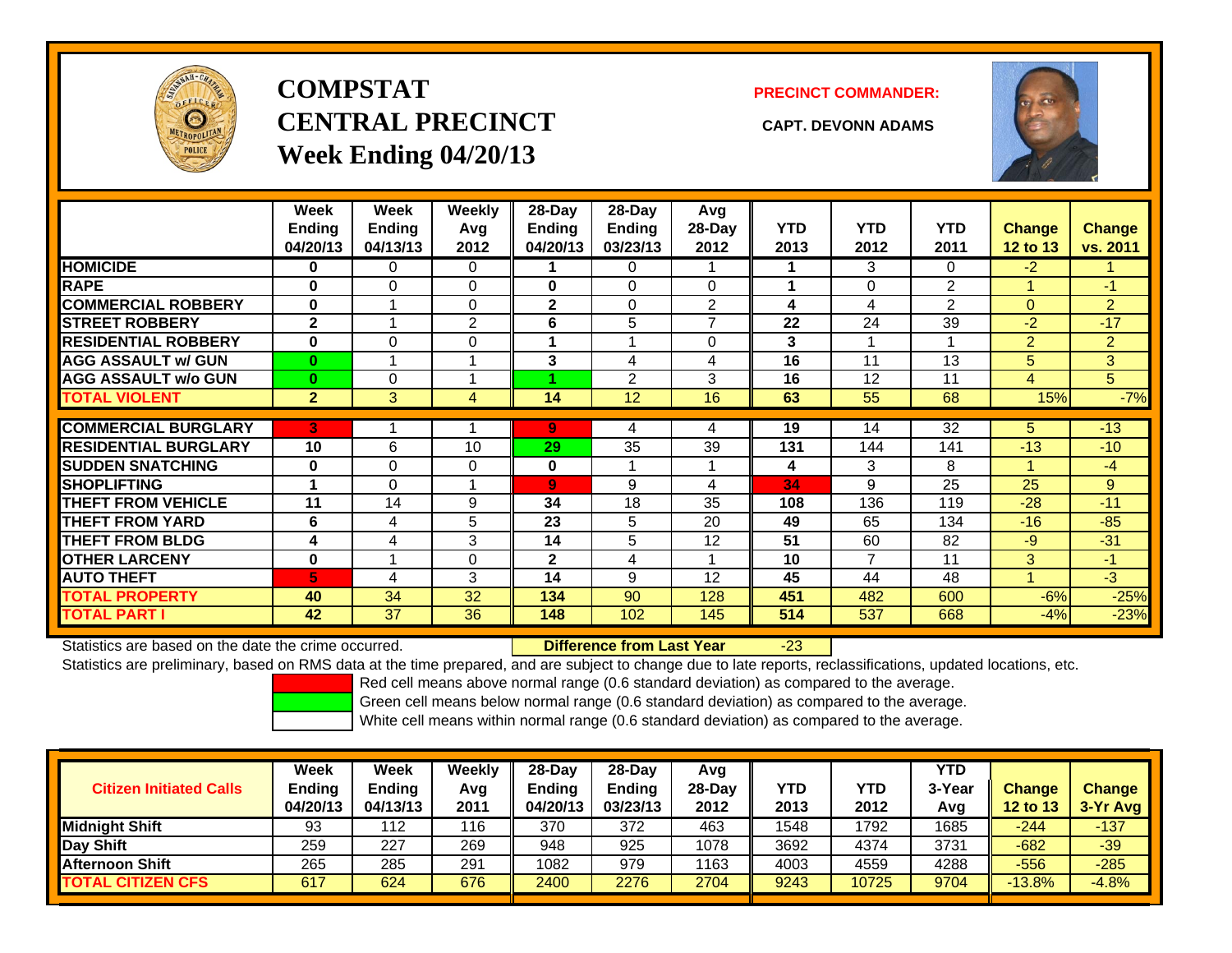

**COMPSTATSOUTHSIDE PRECINCT CAPT. DEAN FAGERSTROMWeek Ending 04/20/13**

## **PRECINCT COMMANDER:**



|                             | Week<br><b>Ending</b><br>04/20/13 | Week<br>Ending<br>04/13/13 | Weekly<br>Avq<br>2012 | $28-Day$<br>Ending<br>04/20/13 | $28$ -Day<br><b>Ending</b><br>03/23/13 | Avg<br>$28-Day$<br>2012 | <b>YTD</b><br>2013 | <b>YTD</b><br>2012 | <b>YTD</b><br>2011 | <b>Change</b><br>12 to 13 | <b>Change</b><br>vs. 2011 |
|-----------------------------|-----------------------------------|----------------------------|-----------------------|--------------------------------|----------------------------------------|-------------------------|--------------------|--------------------|--------------------|---------------------------|---------------------------|
| <b>HOMICIDE</b>             | 0                                 | 0                          | 0                     | 0                              | 0                                      | 0                       | $\mathbf{2}$       | $\Omega$           | 3                  | 2                         | $-1$                      |
| <b>RAPE</b>                 | 0                                 |                            | $\Omega$              | $\overline{2}$                 | $\Omega$                               | $\Omega$                | 3                  |                    | 3                  | 2                         | $\Omega$                  |
| <b>COMMERCIAL ROBBERY</b>   | 1                                 | 0                          |                       | и                              | 2                                      | 3                       | 4                  | 9                  | 6                  | -5                        | $-2$                      |
| <b>STREET ROBBERY</b>       | $\bf{0}$                          | 0                          |                       | $\bf{0}$                       | 3                                      | 4                       | 4                  | 13                 | 21                 | $-9$                      | $-17$                     |
| <b>RESIDENTIAL ROBBERY</b>  | $\bf{0}$                          | 0                          | $\Omega$              | 0                              | $\Omega$                               |                         |                    | 2                  | 4                  | $-1$                      | $-3$                      |
| <b>AGG ASSAULT w/ GUN</b>   | $\bf{0}$                          | 0                          | $\mathbf 0$           | 0                              |                                        |                         | 5                  | 5                  | 2                  | $\mathbf{0}$              | 3                         |
| <b>AGG ASSAULT w/o GUN</b>  | $\bf{0}$                          | 0                          |                       | $\mathbf{2}$                   | 4                                      | 2                       | 14                 | 11                 | 6                  | 3                         | 8                         |
| <b>TOTAL VIOLENT</b>        | 1                                 |                            | 3 <sup>5</sup>        | 5                              | 10                                     | 12                      | 33                 | 41                 | 45                 | $-20%$                    | $-27%$                    |
|                             |                                   |                            |                       |                                |                                        |                         |                    |                    |                    |                           |                           |
| <b>COMMERCIAL BURGLARY</b>  | 0                                 |                            |                       | $\overline{2}$                 | 3                                      | 6                       | 9                  | 31                 | 10                 | $-22$                     | $-1$                      |
| <b>RESIDENTIAL BURGLARY</b> | 8                                 | 6                          | 8                     | 24                             | 28                                     | 31                      | 111                | 116                | 102                | $-5$                      | 9                         |
| <b>SUDDEN SNATCHING</b>     | 4                                 | 0                          | $\mathbf 0$           |                                | 2                                      |                         | 3                  | 4                  | 0                  | $-1$                      | 3 <sup>1</sup>            |
| <b>SHOPLIFTING</b>          | 10                                | 18                         | 14                    | 48                             | 51                                     | 57                      | 182                | 231                | 261                | $-49$                     | $-79$                     |
| <b>THEFT FROM VEHICLE</b>   | 3                                 | 7                          | 8                     | 29                             | 24                                     | 33                      | 134                | 89                 | 83                 | 45                        | 51                        |
| <b>THEFT FROM YARD</b>      | 3                                 | $\overline{2}$             | 3                     | 9                              | 4                                      | 13                      | 27                 | 58                 | 51                 | $-31$                     | $-24$                     |
| <b>THEFT FROM BLDG</b>      | 10                                | 5                          | 5                     | 25                             | 11                                     | 19                      | 63                 | 81                 | 69                 | $-18$                     | $-6$                      |
| <b>OTHER LARCENY</b>        | 4                                 | 3                          | $\Omega$              | 11                             | 7                                      | $\overline{2}$          | 25                 | $\overline{7}$     | 6                  | 18                        | 19                        |
| <b>AUTO THEFT</b>           |                                   | 0                          | 3                     | 8                              | 8                                      | 13                      | 38                 | 39                 | 29                 | -1                        | 9                         |
| <b>TOTAL PROPERTY</b>       | 40                                | 42                         | 43                    | 157                            | 138                                    | 173                     | 592                | 656                | 611                | $-10%$                    | $-3%$                     |
| <b>TOTAL PART I</b>         | 41                                | 43                         | 46                    | 162                            | 148                                    | 185                     | 625                | 697                | 656                | $-10%$                    | $-5%$                     |

Statistics are based on the date the crime occurred. **Difference from Last Year** 

## r - 72

Statistics are preliminary, based on RMS data at the time prepared, and are subject to change due to late reports, reclassifications, updated locations, etc.

Red cell means above normal range (0.6 standard deviation) as compared to the average.

Green cell means below normal range (0.6 standard deviation) as compared to the average.

| <b>Citizen Initiated Calls</b> | Week<br><b>Ending</b><br>04/20/13 | <b>Week</b><br><b>Ending</b><br>04/13/13 | Weekly<br>Avg<br>2011 | $28-Day$<br>Ending<br>04/20/13 | 28-Dav<br><b>Ending</b><br>03/23/13 | Avq<br>28-Dav<br>2012 | YTD<br>2013 | <b>YTD</b><br>2012 | <b>YTD</b><br>3-Year<br>Avg | <b>Change</b><br><b>12 to 13</b> | <b>Change</b><br>3-Yr Avg |
|--------------------------------|-----------------------------------|------------------------------------------|-----------------------|--------------------------------|-------------------------------------|-----------------------|-------------|--------------------|-----------------------------|----------------------------------|---------------------------|
| <b>Midnight Shift</b>          | 84                                | 79                                       | 91                    | 323                            | 377                                 | 363                   | 1238        | 1432               | 1345                        | $-194$                           | $-107$                    |
| Day Shift                      | 225                               | 248                                      | 239                   | 900                            | 938                                 | 956                   | 3473        | 4102               | 3731                        | $-629$                           | $-258$                    |
| <b>Afternoon Shift</b>         | 229                               | 256                                      | 253                   | 988                            | 901                                 | 1012                  | 3604        | 4040               | 3770                        | $-436$                           | $-166$                    |
| <b>TOTAL CITIZEN CFS</b>       | 538                               | 583                                      | 583                   | 2211                           | 2216                                | 2330                  | 8315        | 9574               | 8846                        | $-13.2%$                         | $-6.0%$                   |
|                                |                                   |                                          |                       |                                |                                     |                       |             |                    |                             |                                  |                           |